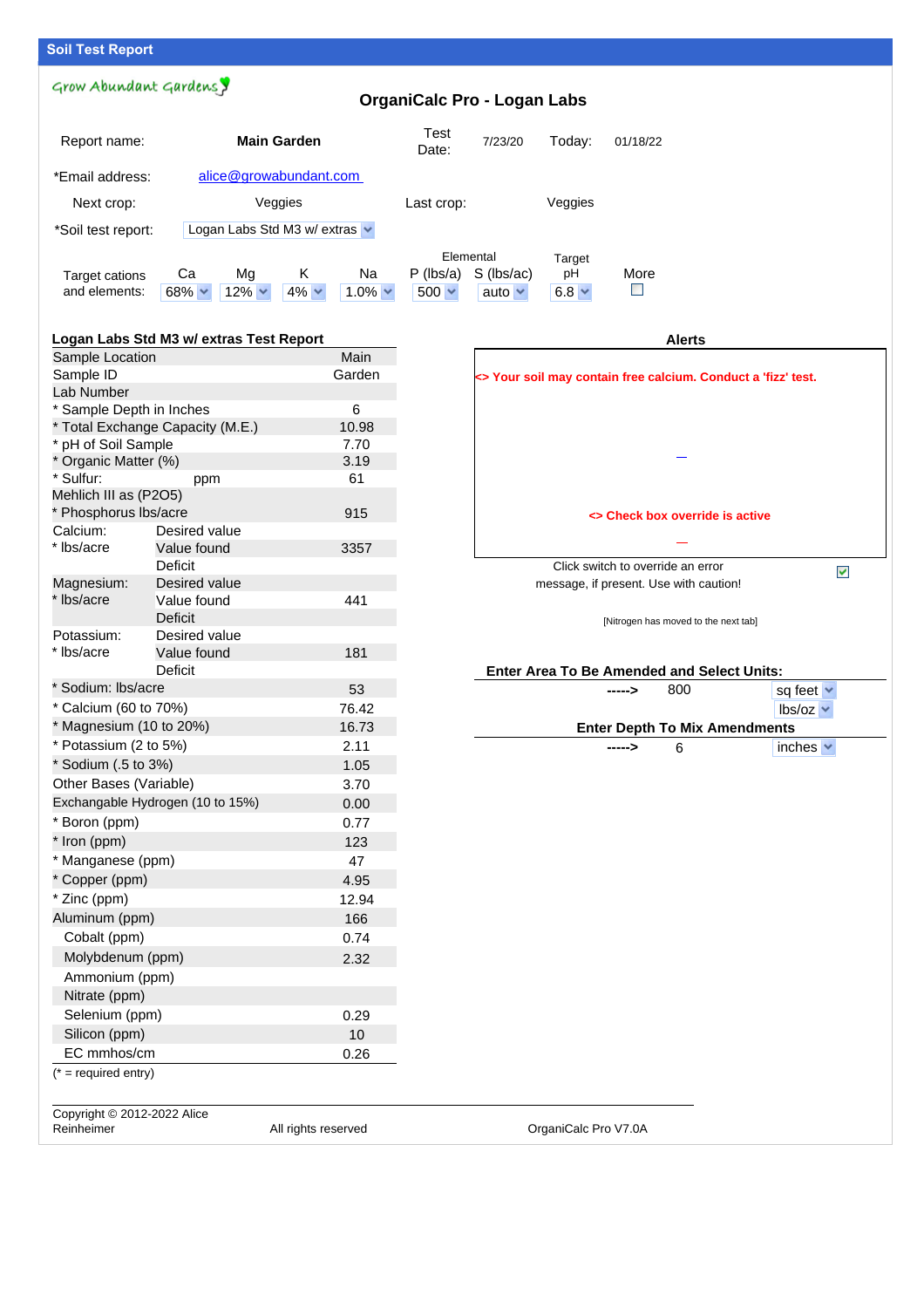| <b>Choose N amount and sources</b>                                                                                 |
|--------------------------------------------------------------------------------------------------------------------|
| <b>Choose Target Nitrogen Amount</b>                                                                               |
| $150 \times$<br>$lbs/acre \sim$                                                                                    |
| or enter here -->                                                                                                  |
| Best fit source will have this N-P-K: $1.5 - 2.3 - 1.9$<br>https://growabundant.com/how-much-nitrogen-shall-i-add/ |
| Use Original OrganiCalc pre-selected nitrogen sources                                                              |
| Do not use additional N-P-K amendments                                                                             |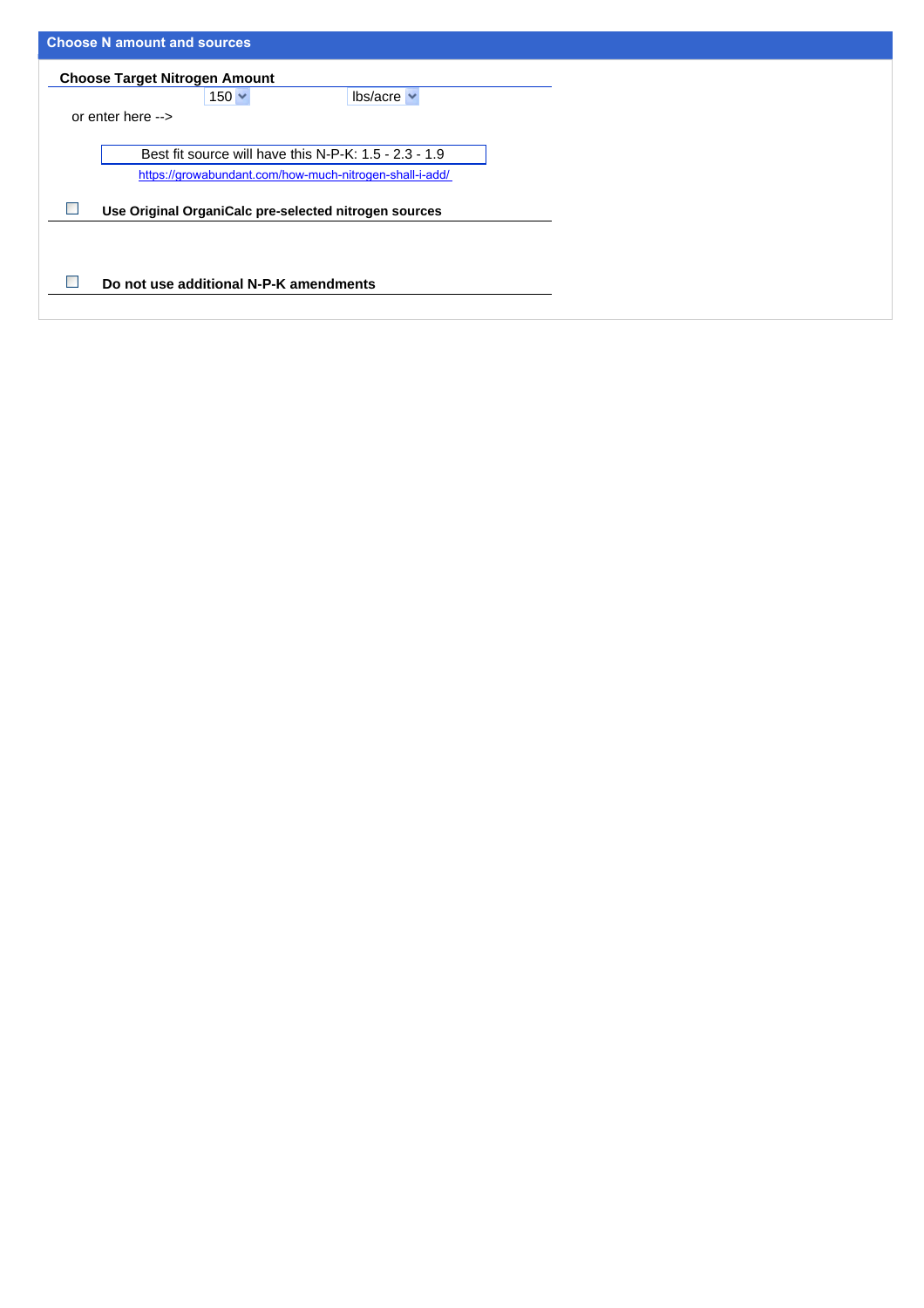### **Additional NPK sources**

#### **Choose carbon-based N-P-K amendments**

Select the C:N ratio of each amendment and the overall C:N ratio is calculated below the chart Tick the box next to N, P or K to ignore the contribution of that element in the calcs



|                            | Name:             | DTE seabird guano |                    |          |  |  |  |  |  |  |  |
|----------------------------|-------------------|-------------------|--------------------|----------|--|--|--|--|--|--|--|
|                            | Select C:N ratio: |                   |                    |          |  |  |  |  |  |  |  |
| or enter C:N ratio here -> |                   |                   |                    |          |  |  |  |  |  |  |  |
| N                          | $\Omega$          |                   | Slide to<br>select | 40       |  |  |  |  |  |  |  |
| P                          | 11                |                   | amount:            |          |  |  |  |  |  |  |  |
| κ                          |                   |                   | Amount:            | $15$ lbs |  |  |  |  |  |  |  |

| 2                                                      | Name: |  | Vermicompost       |     |  |  |  |  |  |  |  |  |  |
|--------------------------------------------------------|-------|--|--------------------|-----|--|--|--|--|--|--|--|--|--|
| Select C:N ratio: Manure or vermi-compost $(C:N = 12)$ |       |  |                    |     |  |  |  |  |  |  |  |  |  |
| or enter C:N ratio here ->                             |       |  |                    |     |  |  |  |  |  |  |  |  |  |
| N                                                      |       |  | Slide to<br>select | 2   |  |  |  |  |  |  |  |  |  |
| P                                                      |       |  | amount:            |     |  |  |  |  |  |  |  |  |  |
|                                                        |       |  | Amount:            | lh۹ |  |  |  |  |  |  |  |  |  |





| 6                          | Name:             |  | Neem seed meal             |        |  |  |  |  |  |  |  |
|----------------------------|-------------------|--|----------------------------|--------|--|--|--|--|--|--|--|
|                            | Select C:N ratio: |  | Seed meal (C:N = 7) $\vee$ |        |  |  |  |  |  |  |  |
| or enter C:N ratio here -> |                   |  |                            |        |  |  |  |  |  |  |  |
| N                          | 6                 |  | Slide to                   | 33     |  |  |  |  |  |  |  |
| P                          |                   |  | select<br>amount:          |        |  |  |  |  |  |  |  |
| ĸ                          |                   |  | Amount:                    | 11 lbs |  |  |  |  |  |  |  |



**C:N ratio of these amendments together**

Overall C:N ratio = 10.1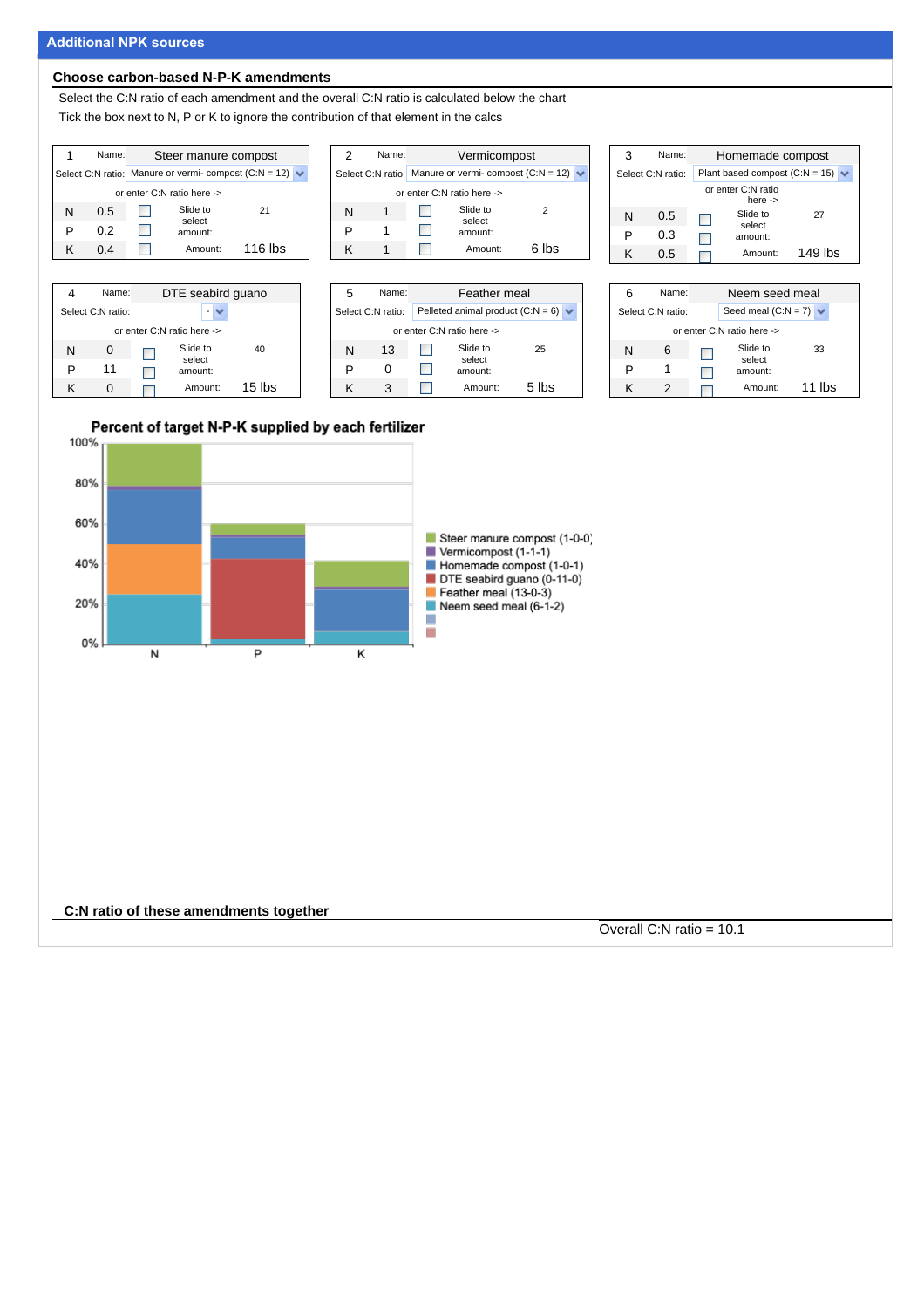## **Amendment Recommendations**

|                | Report name: Main Garden                                                                                                                                                                                                                                                                                                                                                                                                                                                                                                               | Test Date: 7/23/20 |              |  |                |  |  |
|----------------|----------------------------------------------------------------------------------------------------------------------------------------------------------------------------------------------------------------------------------------------------------------------------------------------------------------------------------------------------------------------------------------------------------------------------------------------------------------------------------------------------------------------------------------|--------------------|--------------|--|----------------|--|--|
|                | <b>Recommended Amendments for 800 sq</b><br>feet                                                                                                                                                                                                                                                                                                                                                                                                                                                                                       | Amt                | <b>Units</b> |  | <b>Notes</b>   |  |  |
|                | Kelp and/or Azomite, combined (for trace                                                                                                                                                                                                                                                                                                                                                                                                                                                                                               |                    |              |  |                |  |  |
|                | minerals)                                                                                                                                                                                                                                                                                                                                                                                                                                                                                                                              | 8                  | Ibs          |  | 5              |  |  |
|                | Homemade compost (1-0-1)                                                                                                                                                                                                                                                                                                                                                                                                                                                                                                               | 149                | lbs          |  | 4              |  |  |
|                | Steer manure compost (1-0-0)                                                                                                                                                                                                                                                                                                                                                                                                                                                                                                           | 116                | Ibs          |  | $\overline{4}$ |  |  |
|                | DTE seabird guano (0-11-0)                                                                                                                                                                                                                                                                                                                                                                                                                                                                                                             | 15                 | Ibs          |  |                |  |  |
|                | Neem seed meal (6-1-2)                                                                                                                                                                                                                                                                                                                                                                                                                                                                                                                 | 11                 | Ibs          |  | $\overline{4}$ |  |  |
|                | Vermicompost (1-1-1)                                                                                                                                                                                                                                                                                                                                                                                                                                                                                                                   | 5.5                | Ibs          |  | 4              |  |  |
|                | Tiger-90 Elemental Sulfur                                                                                                                                                                                                                                                                                                                                                                                                                                                                                                              | 5.5                | lbs          |  | 11             |  |  |
|                | Feather meal (13-0-3)                                                                                                                                                                                                                                                                                                                                                                                                                                                                                                                  | 5.3                | Ibs          |  | 4              |  |  |
|                | Potassium Sulfate                                                                                                                                                                                                                                                                                                                                                                                                                                                                                                                      | 4.1                | Ibs          |  |                |  |  |
|                | Borax                                                                                                                                                                                                                                                                                                                                                                                                                                                                                                                                  | 7.3                | 0Z           |  |                |  |  |
|                | Cobalt (Co) Sulfate Heptahydrate                                                                                                                                                                                                                                                                                                                                                                                                                                                                                                       | 2.3                | 0Z           |  |                |  |  |
|                | Total weight of all amendments                                                                                                                                                                                                                                                                                                                                                                                                                                                                                                         | 320                |              |  |                |  |  |
|                | <> A handful or two of vermicompost dug in under transplants can increase yields substantially. Inoculate with mycorrhizae<br>and other beneficial microbes. Apply compost as it is available. Try to get organic matter to 5%; 10% is better, 30% is<br>more than enough. The compost I can make or purchase is best used as mulch. I cover it with a bit of straw to keep it<br>moist and alive, and decaying in place. A one-time or cumulative application of 0.6" of biochar will improve yields and<br>quality in about 3 years. |                    |              |  |                |  |  |
| $\overline{2}$ | <> Amount per application limit was reached for these elements, compounds and/or amendments: Tiger-90 Elemental<br>Sulfur. Retest next year                                                                                                                                                                                                                                                                                                                                                                                            |                    |              |  |                |  |  |
| 4              | <> See https://growabundant.com/how-much-nitrogen-shall-i-add for advice on Nitrogen.                                                                                                                                                                                                                                                                                                                                                                                                                                                  |                    |              |  |                |  |  |
| 5              | <> Alternatively, foliar feed Kelp every 2 weeks or as needed to supply trace minerals. Soil applied trace mineral amounts<br>may be reduced after the initial application.                                                                                                                                                                                                                                                                                                                                                            |                    |              |  |                |  |  |
| 11             | <> This soil has a pH greater than 7.2 and is not fizzy and is therefore a candidate for pH adjustment. A total of 401<br>Ibs/acre of elemental sulfur will lower the soil pH to 6.8. Sulfur is likely to diminish potassium reserves; retest every 6<br>months. In addition to the 6 lbs of Tiger-90 elemental sulfur in this application it is estimated that 18 oz more will be<br>required. Tiger-90 applications are limited to a maximum of 300 lbs/acre once or (rarely) twice a year.                                          |                    |              |  |                |  |  |
| 13             | <> Phosphorus is especially unavailable at this pH; rock phosphate soil application is not recommended. Increase the<br>biological activity of the soil with active compost and/or drench with a phosphoric acid stabilized fish hydrolysate<br>(approximately 2-4-0).                                                                                                                                                                                                                                                                 |                    |              |  |                |  |  |
| 20             | <> Available silicon has been found to be beneficial to plants. Foliar feed potassium silicate as a mildew preventative<br>(check with your certifier). Soil-applied basalt rock dust has also been shown to supply silicon in low pH, weathered soils.                                                                                                                                                                                                                                                                                |                    |              |  |                |  |  |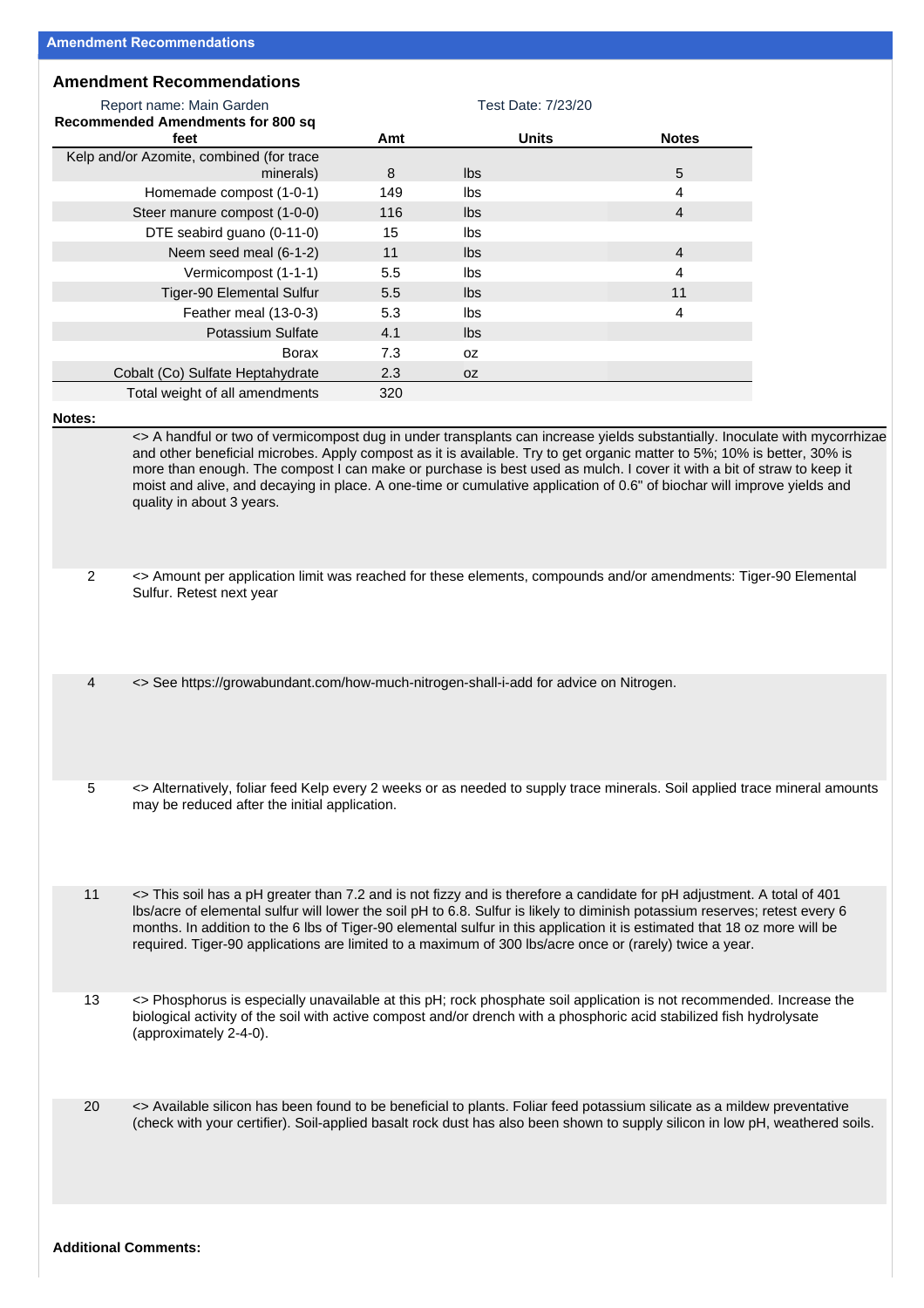Copyright © 2012-2022 Alice Reinheimer All rights reserved OrganiCalc Pro V7.0A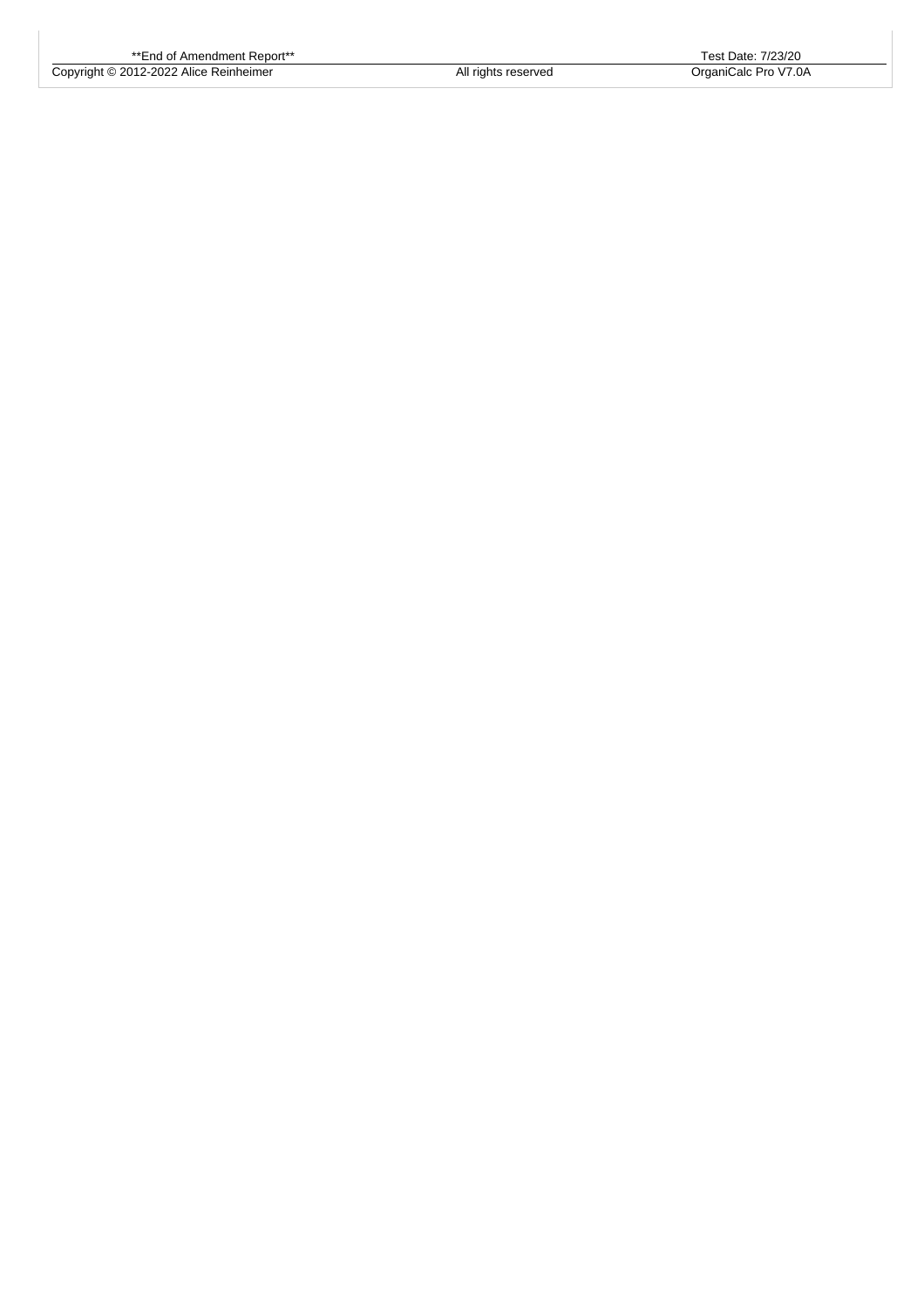## **Soil Amendment Values (% by weight) used for calculations**

|                      | <b>UUII AMUUNUMUU VARUUD (70 DY WULGHI) USUU TUI UATUARIUMS</b> |                               |            |      |      |      |     |           |      |                       |
|----------------------|-----------------------------------------------------------------|-------------------------------|------------|------|------|------|-----|-----------|------|-----------------------|
| Use?                 | All values are in percent.                                      |                               |            |      |      |      |     |           |      | Applica-tion<br>limit |
|                      |                                                                 | P <sub>2</sub> O <sub>5</sub> | <b>K20</b> | S    | Ca   | Mq   | Fe  | <b>Na</b> | Si   | (lbs/ac)              |
| $\blacktriangledown$ | <b>Bone Meal</b>                                                | 29.9                          |            |      | 12.0 |      |     | 5.7       |      |                       |
|                      | Wollastonite (see note)                                         |                               |            |      | 34.0 |      |     |           | 24.0 |                       |
| $\blacktriangledown$ | Fertoz (preferred) or CalPhos, Soft Rock<br>Phosphate           | 20.0                          |            |      | 20.0 |      |     |           |      |                       |
| $\blacktriangledown$ | Gypsum (Solution grade)                                         |                               |            | 17.0 | 20.5 |      |     |           |      |                       |
| ✔                    | Potassium Sulfate                                               |                               | 51.0       | 17.5 |      |      |     |           |      |                       |
| ✔                    | Greensand                                                       |                               | 7.0        |      |      |      | 9.0 |           |      |                       |
| ✔                    | Agricultural Limestone (100 mesh or finer)                      |                               |            |      | 39.0 |      |     |           |      | 8000                  |
| $\blacktriangledown$ | Dolomitic Limestone (100 mesh or finer)                         |                               |            |      | 22.0 | 13.0 |     |           |      | 8000                  |
| $\blacktriangledown$ | K Mag, Langbeinite, Sul-Po-Mag                                  |                               | 22.0       | 22.0 |      | 11.0 |     |           |      |                       |
| M                    | Epsom Salts (see note 22)                                       |                               |            | 13.0 |      | 10.0 |     |           |      |                       |

| Use?                 |                                  |      | All values are in percent. |      |     |      |      |      |      | Applica-tion<br>limit |
|----------------------|----------------------------------|------|----------------------------|------|-----|------|------|------|------|-----------------------|
|                      |                                  | S    | Fe                         | Mn   | Cu  | Zn   | в    | Co   | Mo   | (lbs/ac)              |
| ⊻                    | Tiger-90 Elemental Sulfur        | 90.0 |                            |      |     |      |      |      |      | 300                   |
| $\blacktriangledown$ | <b>Borax</b>                     |      |                            |      |     |      | 10.0 |      |      |                       |
| $\blacktriangledown$ | Ferrous Sulfate Heptahydrate     | 18.0 | 20.0                       |      |     |      |      |      |      |                       |
| $\blacktriangledown$ | Manganese (Mn) Sulfate 19.0      |      |                            | 32.0 |     |      |      |      |      |                       |
| $\blacktriangledown$ | Biomin Copper (4% Cu)            |      |                            |      | 4.0 |      |      |      |      |                       |
| $\blacktriangledown$ | Zinc (Zn) Sulfate (monohydrate)  | 17.0 |                            |      |     | 35.0 |      |      |      |                       |
| $\blacktriangledown$ | Cobalt (Co) Sulfate Heptahydrate | 17.0 |                            |      |     |      |      | 33.0 |      |                       |
| $\blacktriangledown$ | Sodium Molybdate Dihydrate       |      |                            |      |     |      |      |      | 39.6 |                       |
|                      |                                  |      |                            |      |     |      |      |      |      |                       |

Trace Mineral Sources (2 default sources and 2 custom sources)

By default Azomite and Kelp will be recommended. When K is excessive, only Azomite will be recommended.

|                      | Application rate (total for all trace minerals) 435 | lbs/ac |  |
|----------------------|-----------------------------------------------------|--------|--|
| $\blacktriangledown$ | Kelp                                                |        |  |
| ⊻                    | Azomite                                             |        |  |
|                      |                                                     |        |  |
|                      |                                                     |        |  |
|                      |                                                     |        |  |